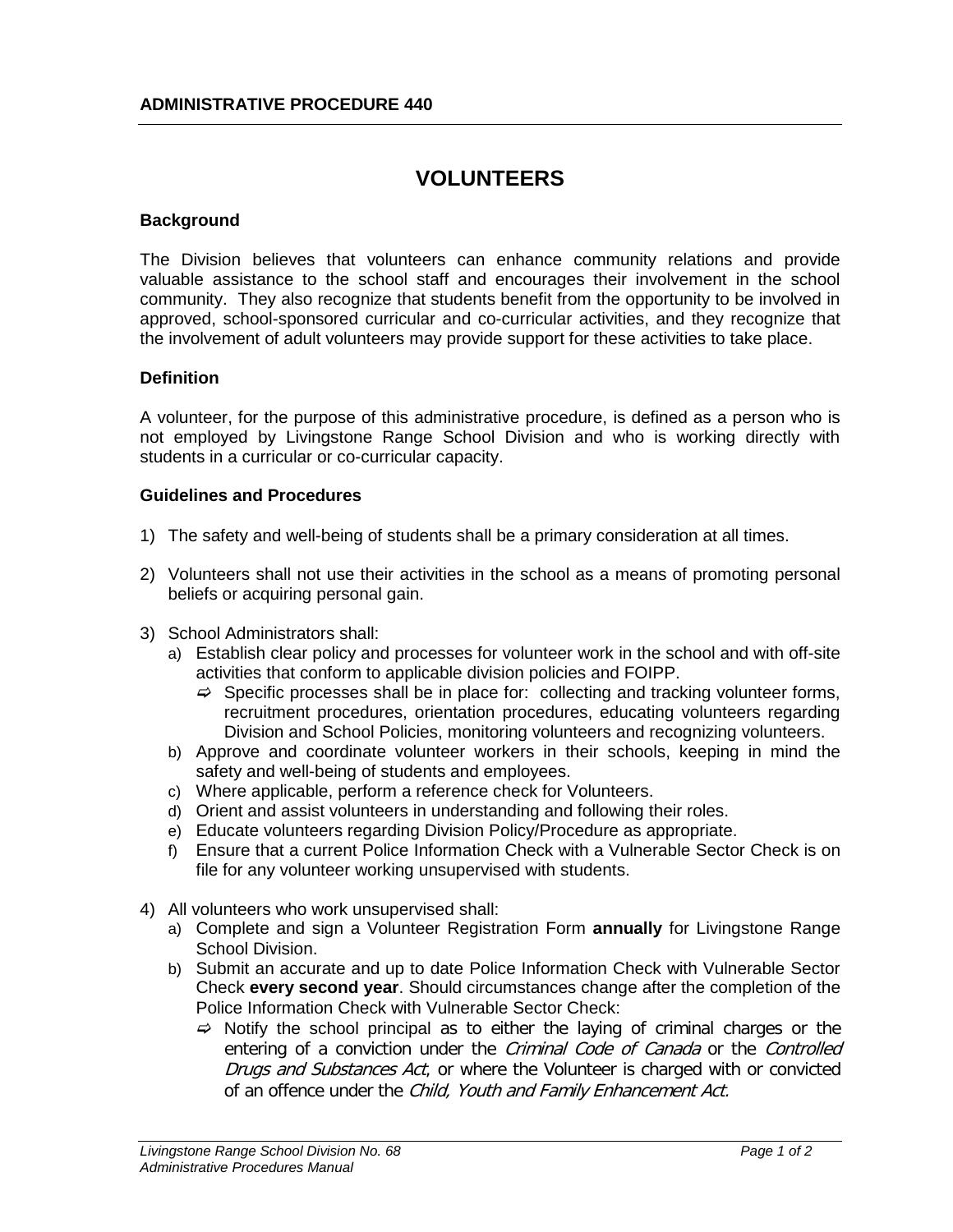- c) Complete appropriate forms if acting as a volunteer driver consistent with Administrative Procedure #544.
- d) Conduct their duties in accordance with Division policies and procedures and applicable provincial and federal statutes.
- e) Be responsible to the Principal or Teacher for all actions relating to students. They shall not:
	- i) diagnose education needs of students;
	- ii) prescribe or administer behavioral remediation;
	- iii) evaluate the results of instruction;
	- iv) carry out any instructional responsibilities unless under the direct supervision of a teacher; and
	- v) disclose information about a student(s) or staff member(s) except through a teacher or administrator.
- 5) Requirements for volunteers:
	- a) Prior to engaging in a volunteer activity, each volunteer shall submit a Police Information Check with a Vulnerable Sector Check.
	- b) The original Police Information Check with Vulnerable Sector Check must be presented to the school administration. A photocopy will then be made for school records and the original returned to the owner.
	- c) If a volunteer, specified in the above, fails to submit the documentation prior to engaging in a volunteer activity, the volunteer shall not assume any responsibilities where he/she may be alone with students. The volunteer may, at the discretion of the principal, assume responsibilities with another staff member when documentation has been submitted but is not yet processed.
	- d) If the contents of the volunteer's Police Information Check results are considered to be incompatible with volunteering with the division, or as determined by the principal, the volunteer shall not be allowed to volunteer.
- 6) Collection, Use and Storage of Information. Volunteer registration forms and Police Information Check shall be retained by the school in digital form indefinitely as per Administrative Procedure 180.
- 7) For Clarification purposes, guest speakers, presenters, or visitors to the school are not included in the definition of volunteer as it pertains to this Administrative Procedure.

### **Forms - Appendices**

- 1) Volunteer Registration Form
- 2) Volunteer Reference Check Form
- 3) Request for Police Information Check with Vulnerable Sector Check

#### \_\_\_\_\_\_\_\_\_\_\_\_\_\_\_\_\_\_\_\_\_\_\_\_\_\_\_\_\_\_\_\_\_\_\_\_\_\_\_\_\_\_\_\_\_\_\_\_ **References**

Section 60, School Act New Procedure - Draft Dec 10, 2014 Combined Current Admin Procedures 440, Volunteers: Classroom & Co-Curricular and 441, Volunteers - Extra Curricular Update: June, 2016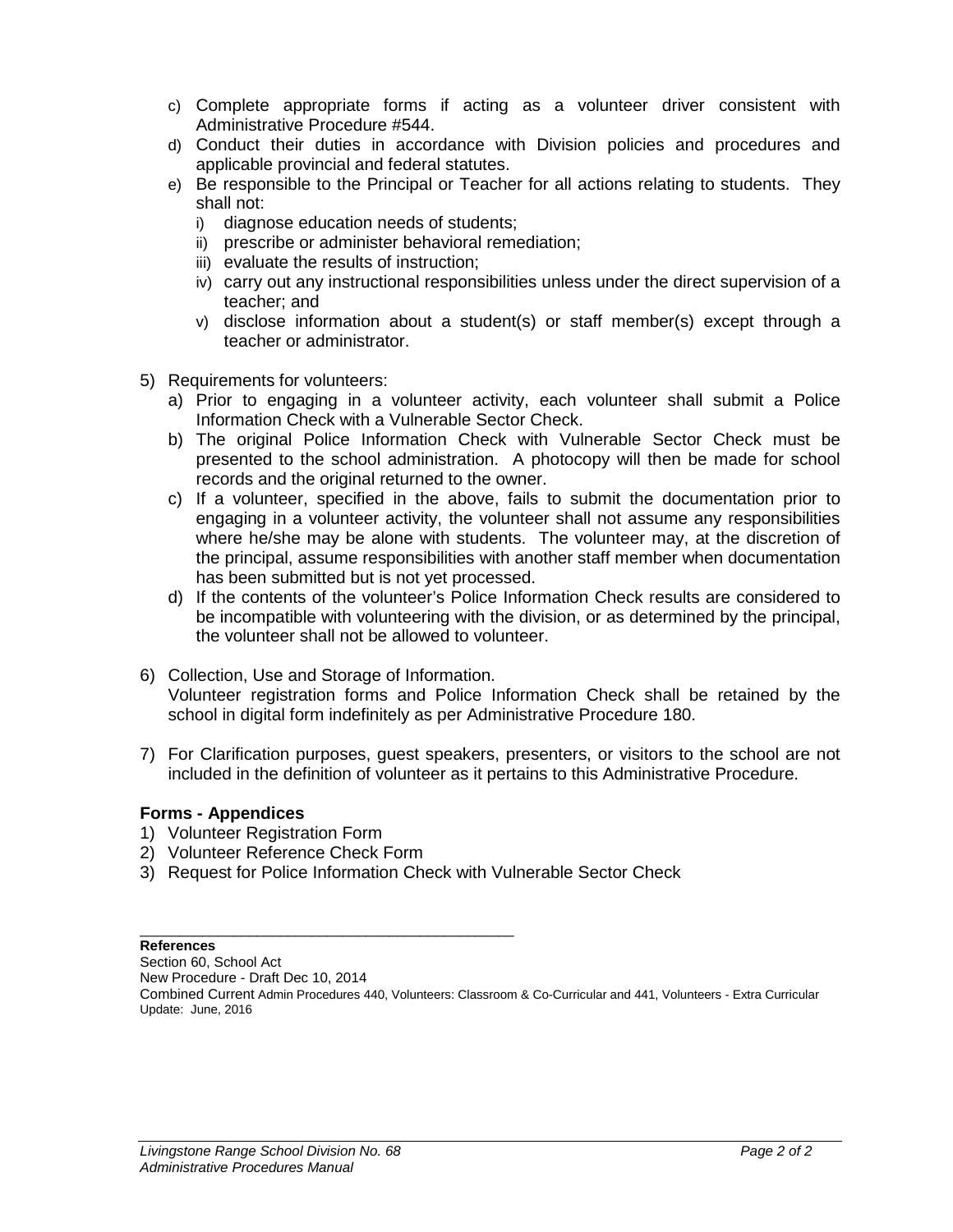# **Livingstone Range School Division No. 68 Curricular Volunteer Registration Form**

*(Administrative Procedure 440)*

Livingstone Range School Division No. 68 greatly appreciates the services of all of its volunteers. In order to ensure the safety of students, the Division believes that all volunteers need to be registered.

|                                                                                                                                  | School:                                                                                                                                                                                                                                                       |                                                                                                                                                                                                                                |  |                      |  |  |
|----------------------------------------------------------------------------------------------------------------------------------|---------------------------------------------------------------------------------------------------------------------------------------------------------------------------------------------------------------------------------------------------------------|--------------------------------------------------------------------------------------------------------------------------------------------------------------------------------------------------------------------------------|--|----------------------|--|--|
| Surname:<br><u> 1980 - Jan James James, martin de filozof, martin de filozof, martin de filozof, martin de filozof, martin d</u> |                                                                                                                                                                                                                                                               | Given Names: William School and The Contract of the Contract of the Contract of the Contract of the Contract of the Contract of the Contract of the Contract of the Contract of the Contract of the Contract of the Contract o |  |                      |  |  |
|                                                                                                                                  | Address:                                                                                                                                                                                                                                                      |                                                                                                                                                                                                                                |  |                      |  |  |
|                                                                                                                                  |                                                                                                                                                                                                                                                               |                                                                                                                                                                                                                                |  |                      |  |  |
|                                                                                                                                  | Email Address: North American Communication of the Communication of the Communication of the Communication of                                                                                                                                                 |                                                                                                                                                                                                                                |  |                      |  |  |
|                                                                                                                                  | Please list any children or grandchildren registered in the above school.                                                                                                                                                                                     |                                                                                                                                                                                                                                |  |                      |  |  |
|                                                                                                                                  |                                                                                                                                                                                                                                                               |                                                                                                                                                                                                                                |  |                      |  |  |
|                                                                                                                                  |                                                                                                                                                                                                                                                               |                                                                                                                                                                                                                                |  |                      |  |  |
| Α.                                                                                                                               | <b>Volunteer Security Disclosure</b>                                                                                                                                                                                                                          |                                                                                                                                                                                                                                |  |                      |  |  |
|                                                                                                                                  | Have you ever been charged or convicted of an offence under the Criminal Code,<br>Narcotic Control Act, Food and Drug Act, or Firearms Act of Canada, or the criminal<br>laws of any other country?                                                           | $\Box$ Yes $\Box$ No                                                                                                                                                                                                           |  |                      |  |  |
|                                                                                                                                  | If you have had a pardon, please explain.                                                                                                                                                                                                                     |                                                                                                                                                                                                                                |  |                      |  |  |
|                                                                                                                                  | Have you ever been the subject of an investigation or order under the Child Welfare<br>Act of Alberta or equivalent legislation in any other province or country?<br>(If you answer "Yes" to this question, you must submit a current Child Welfare Statement | $\Box$ Yes $\Box$ No                                                                                                                                                                                                           |  |                      |  |  |
|                                                                                                                                  | along with this form.)                                                                                                                                                                                                                                        |                                                                                                                                                                                                                                |  |                      |  |  |
|                                                                                                                                  | volunteer?                                                                                                                                                                                                                                                    | Are there any conditions which might cause concern regarding your suitability as a                                                                                                                                             |  | $\Box$ Yes $\Box$ No |  |  |

 $\overline{\phantom{a}}$  ,  $\overline{\phantom{a}}$  ,  $\overline{\phantom{a}}$  ,  $\overline{\phantom{a}}$  ,  $\overline{\phantom{a}}$  ,  $\overline{\phantom{a}}$  ,  $\overline{\phantom{a}}$  ,  $\overline{\phantom{a}}$  ,  $\overline{\phantom{a}}$  ,  $\overline{\phantom{a}}$  ,  $\overline{\phantom{a}}$  ,  $\overline{\phantom{a}}$  ,  $\overline{\phantom{a}}$  ,  $\overline{\phantom{a}}$  ,  $\overline{\phantom{a}}$  ,  $\overline{\phantom{a}}$ 

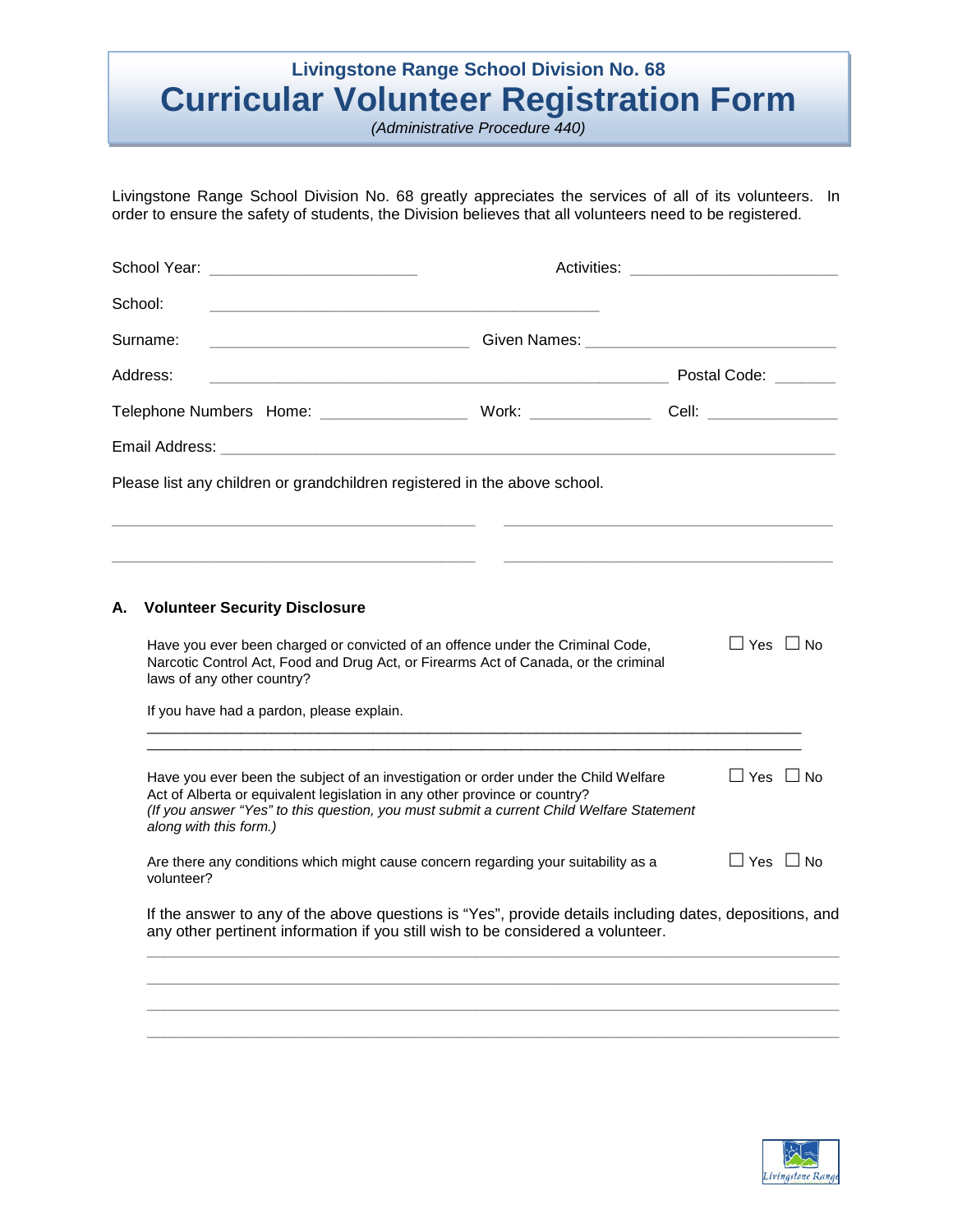As a volunteer, we would like to advise you of the following conditions:

- 1) That confidentiality is of the utmost importance in the school setting in order to ensure that the dignity and worth of students, volunteers and staff is honored.
- 2) That any information collected, used, generated and stored by Livingstone Range School Division No. 68 including student, instructional, financial or administrative information is strictly confidential and is to be used only in the performance of volunteer duties.
- 3) That you may not disclose, communicate, publish, take, alter, copy, interfere with or destroy any information unless you are specifically authorized to do so by the teacher or principal.
- 4) That you must notify the principal of any new criminal charges at the time the charge is made.
- 5) That the teaching and administration staffs are responsible for student learning and discipline.
- 6) That as a volunteer you can assist in enhancing the learning environment by working cooperatively with the school team.
- 7) That you, as a volunteer, are responsible to the Principal or teacher for all actions relating to students. You shall not:
	- a) diagnose educational needs of students;
	- b) prescribe or administer behavioral remediation;
	- c) evaluate the results of instruction;
	- d) carry out any instructional responsibilities unless under the direct supervision of a teacher;
	- e) disclose information about a student(s) or staff member(s) except through a teacher or administrator.
- 8) Failure to comply with these conditions or Livingstone Range School Division No. 68 policies and procedures may result in termination of your position as a volunteer.
- 9) This form and a copy of your Police Information Check with Vulnerable Sector Check will be kept on file indefinitely as per Administrative Procedure 180.

| By signing this Volunteer Registration Form I am agreeing to the conditions outlined above, as<br>well as verifying that all information provided is accurate. |       |  |
|----------------------------------------------------------------------------------------------------------------------------------------------------------------|-------|--|
| Signature:                                                                                                                                                     | Date: |  |

### **B.**

1. Please list at least two references with whom the school may check:

| Name: | Relationship: | Phone: |  |
|-------|---------------|--------|--|
|       |               |        |  |

| Name: | Relationship: | Phone: |
|-------|---------------|--------|
|-------|---------------|--------|

2.  $\Box$  Yes  $\Box$  No I have submitted a Police Information Check with a Vulnerable Sector Screening Check.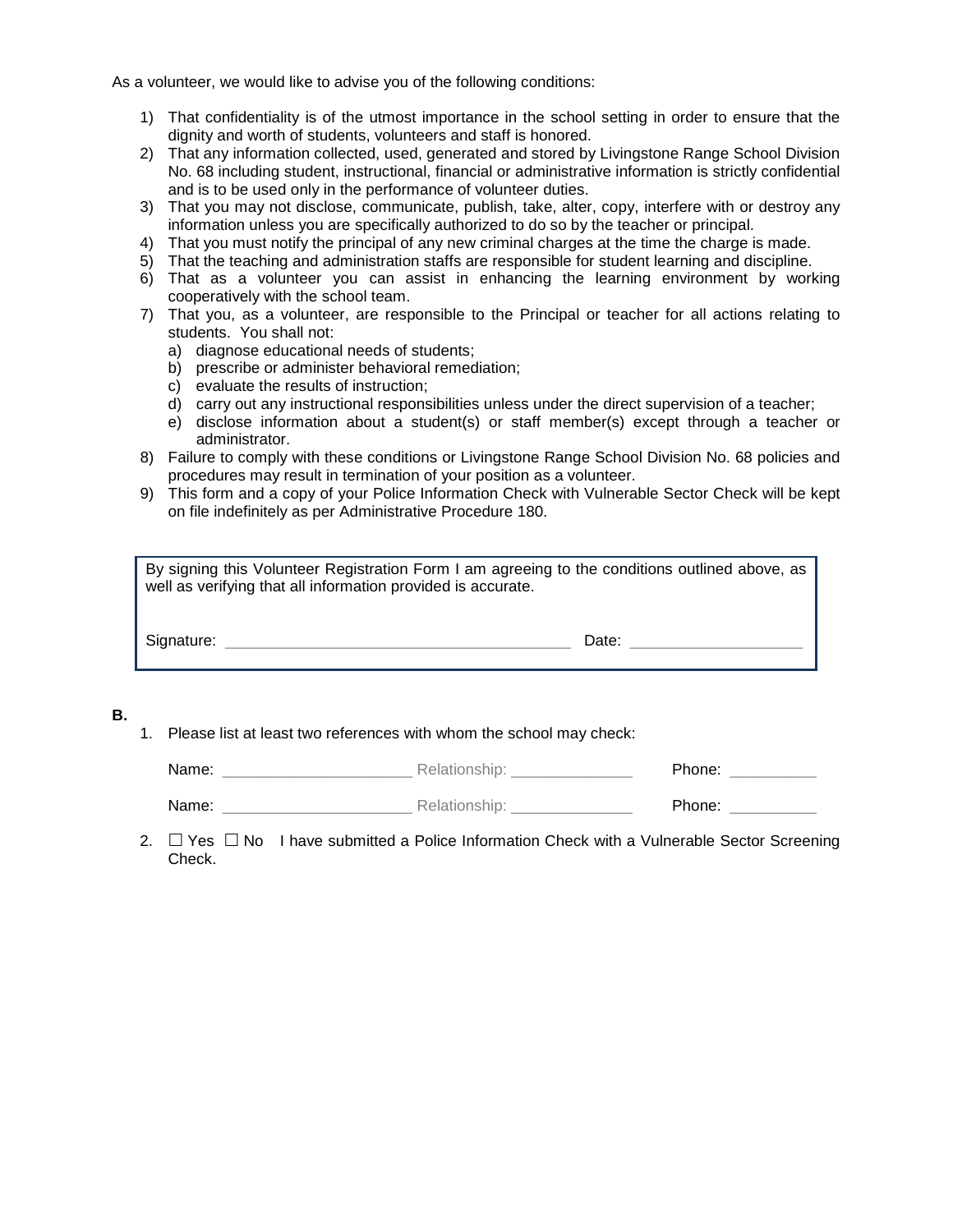| <b>Livingstone Range School Division No. 68</b><br><b>Volunteer Reference Check Form</b><br>To Be Completed by the School Principal<br>(This form is optional and acts as a guide for a volunteer reference check) |                                                                                                            |                                                                                                                                                                                                                                                                                                                                               |  |  |
|--------------------------------------------------------------------------------------------------------------------------------------------------------------------------------------------------------------------|------------------------------------------------------------------------------------------------------------|-----------------------------------------------------------------------------------------------------------------------------------------------------------------------------------------------------------------------------------------------------------------------------------------------------------------------------------------------|--|--|
|                                                                                                                                                                                                                    |                                                                                                            |                                                                                                                                                                                                                                                                                                                                               |  |  |
|                                                                                                                                                                                                                    | Name of Volunteer:                                                                                         |                                                                                                                                                                                                                                                                                                                                               |  |  |
| Name of Reference:                                                                                                                                                                                                 |                                                                                                            |                                                                                                                                                                                                                                                                                                                                               |  |  |
| 1)                                                                                                                                                                                                                 | it if you are able to respond to a few questions.                                                          | Letting thas applied as a <u>Letting and the set of the set of the set of the set of the set of the set of the set o</u><br>supervisor) volunteer in our school. It is division policy to conduct a reference check for individuals<br>working in this type of volunteer assignment. You have been listed as a reference. We would appreciate |  |  |
| 2)                                                                                                                                                                                                                 |                                                                                                            | Have you ever observed ___________________________ working with children / youth?                                                                                                                                                                                                                                                             |  |  |
| 3)                                                                                                                                                                                                                 | Based on your observations, can you describe ________________________ attitude toward children /<br>youth? |                                                                                                                                                                                                                                                                                                                                               |  |  |
| 4)                                                                                                                                                                                                                 | Can you describe his/her approach to engaging in activities with children / youth?                         |                                                                                                                                                                                                                                                                                                                                               |  |  |
| 5)                                                                                                                                                                                                                 | yes, how did he/she approach the situation?                                                                | Has _____________________________ ever had a difficult situation to manage with youth or parents? If                                                                                                                                                                                                                                          |  |  |
| 6)                                                                                                                                                                                                                 | nature of the relationship?                                                                                | If you have observed ______________________ interaction with parents, can you describe the                                                                                                                                                                                                                                                    |  |  |
| 7)                                                                                                                                                                                                                 |                                                                                                            |                                                                                                                                                                                                                                                                                                                                               |  |  |
| 8)                                                                                                                                                                                                                 | Do you have any comments or concerns regarding<br>children / youth at the elementary / secondary level?    | working with                                                                                                                                                                                                                                                                                                                                  |  |  |